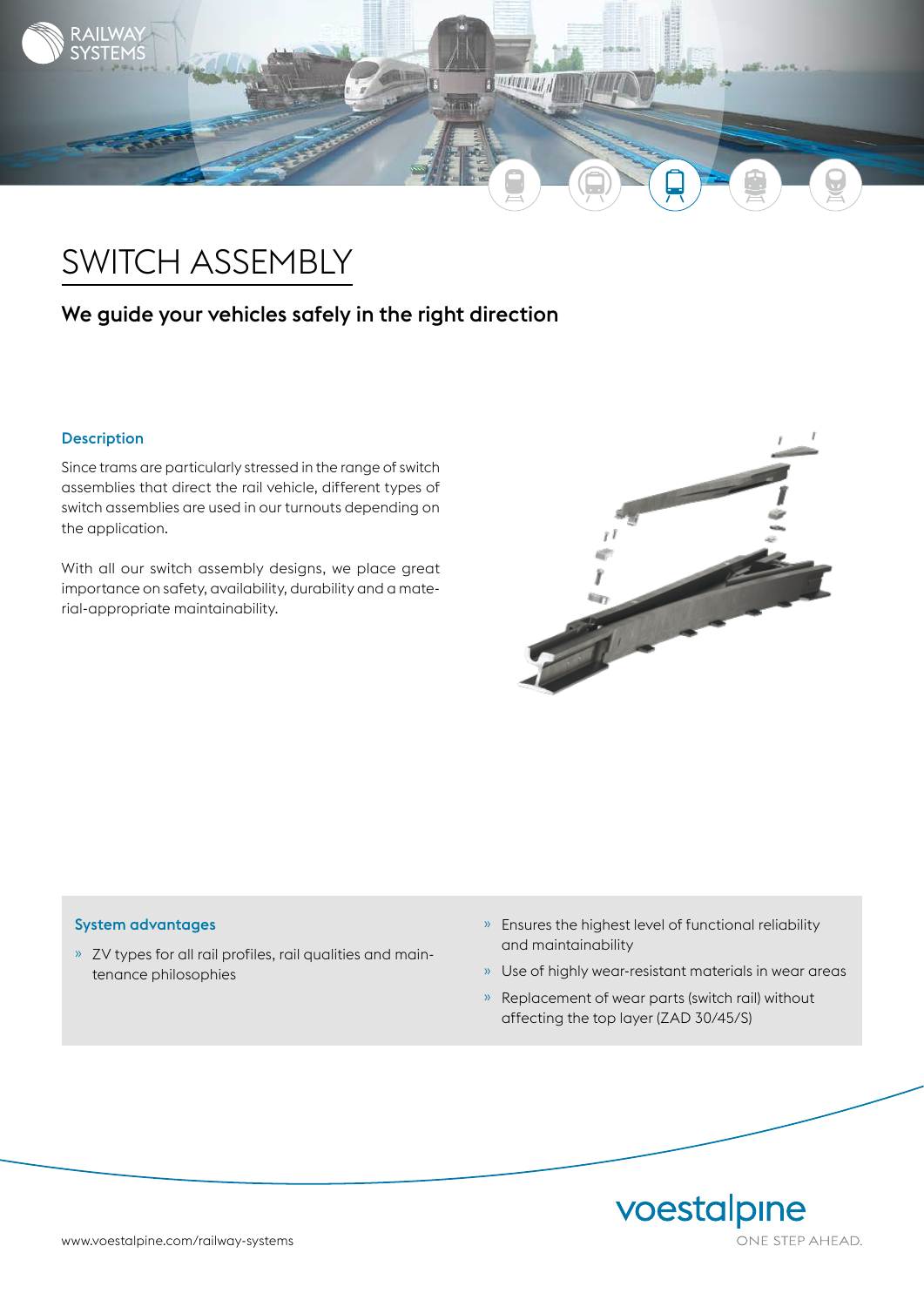## System features

- » The right switch assembly for every machine size for all rail types
- » Special designs of switch assemblies for external curve turnouts and inner curve turnouts
- » Switch assembly types
	- » As a welded box design using rail profiles according to VDV OR 14.3 as a flat bed or deep bed switch assembly
	- » As a monoblock (flat bed switch assembly) made of highly wear-resistant 400HB steel over the entire range of the switch assembly
	- » With welded or exchangeable switch (ZAD 30/45/S system)

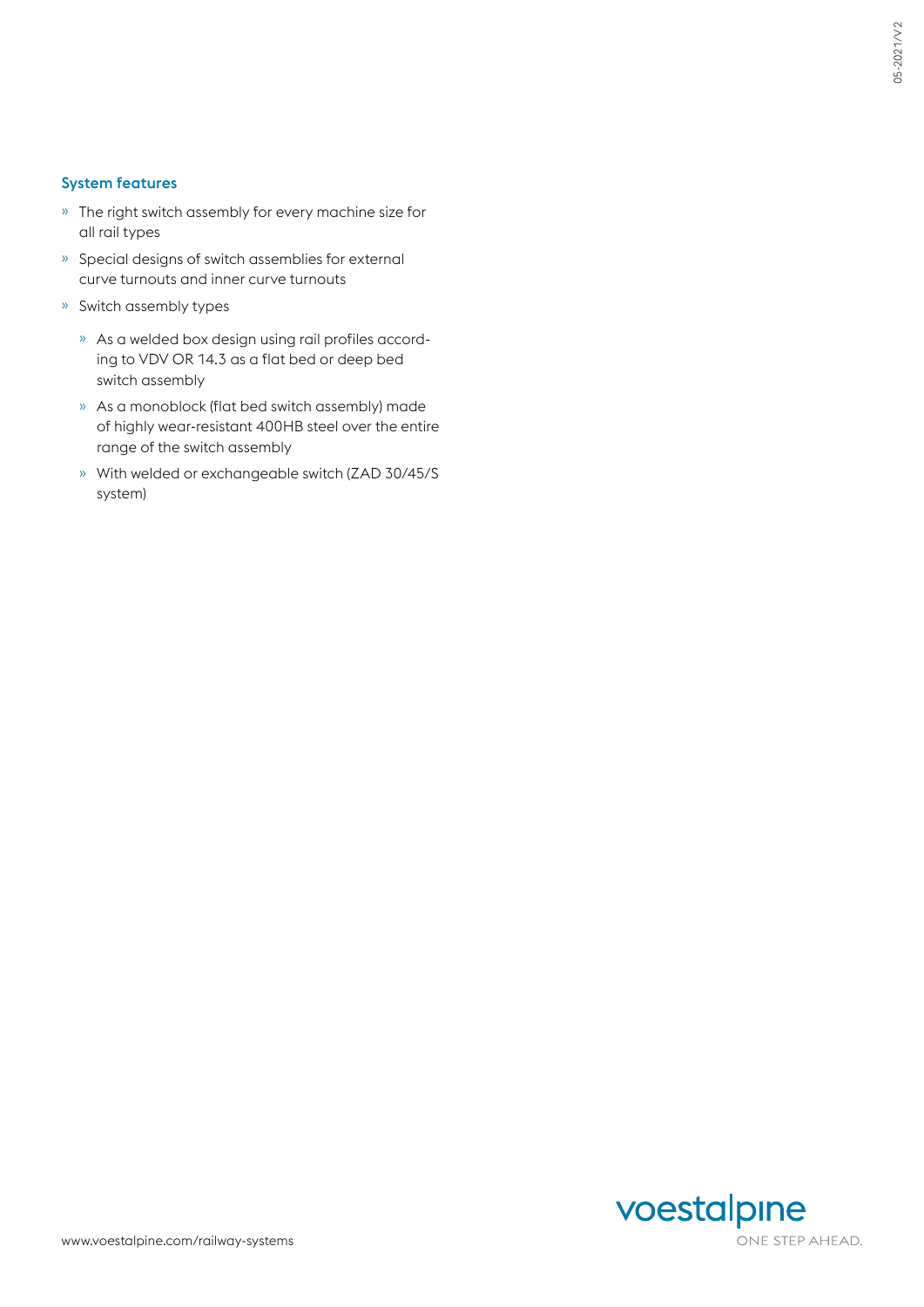

# MONOBLOCK SWITCH ASSEMBLIES

# Monoblock switch assemblies with continuously wear-resistant track

#### **Description**

Availability, reliability, maintainability and safety with low LCC are key requirements of the operator and crucial for the competitiveness of the railways. In response, voestalpine BWG has developed a wear-resistant switch assembly for local transport turnouts.

In this design, high wear-resistant steel is used throughout the area of the switch assembly in order to counteract wear, high maintenance costs and early component changes. An adaptation to the connection profile is always possible due to the variable design of the driving head in the monoblock and the height-variable sandwich design. Furthermore, it makes it possible to install energy-efficient insulated heating.

#### System advantages

- » Continuous monoblock with integrated switch adapter (ZAD 30/45/S) or welded switch
- » Low-wear running surface due to the use of highly wear-resistant 400HB steel for a significantly longer service life
- » Variable installation height makes it possible to adapt the system to all rail profiles
- » Individual travel head profiles for optimum wheel-rail contact
- » Profile-specific connection at the building ends for all common welding processes (e.g. alumina-thermic)
- » High level of availability

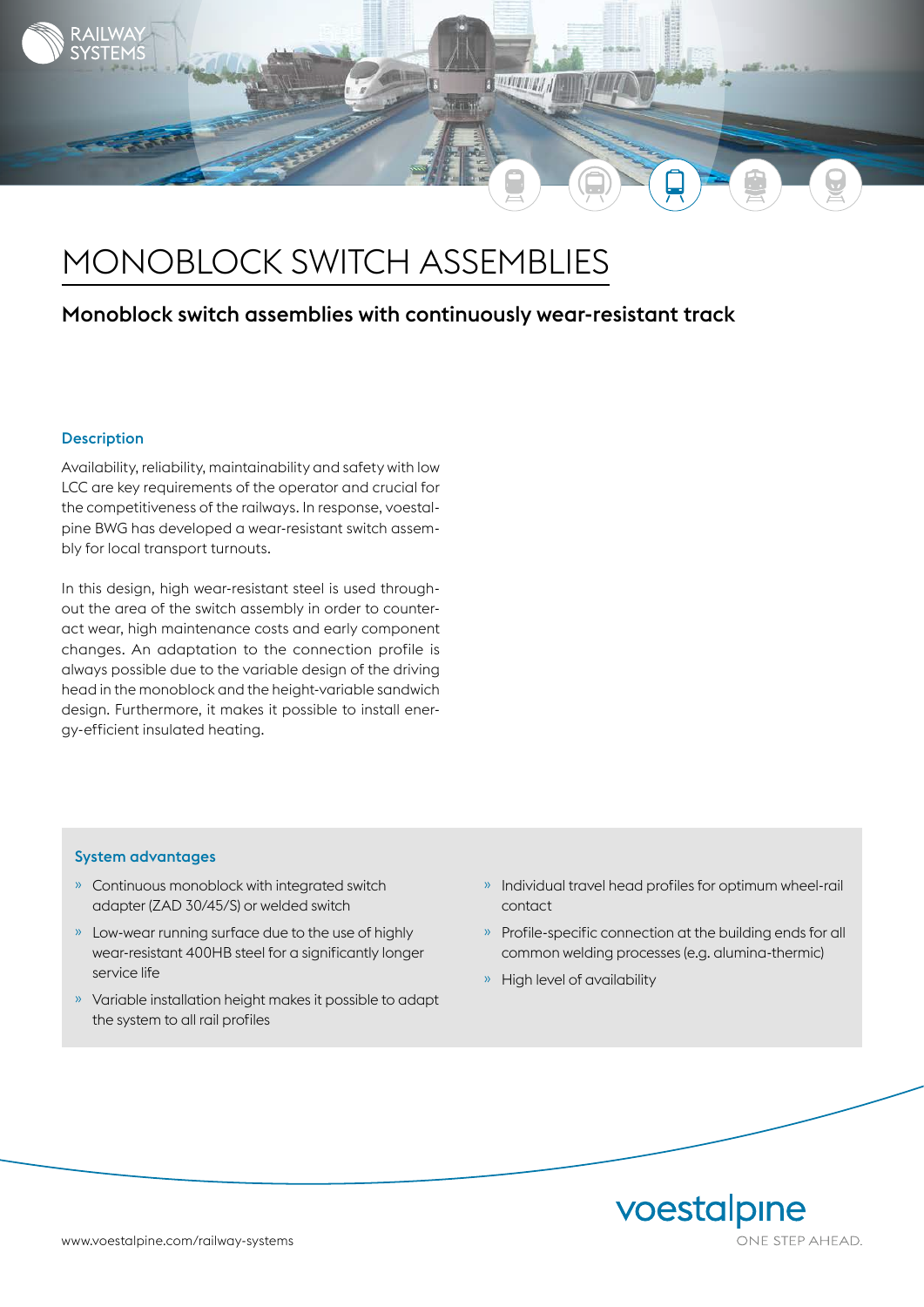### System features and materials

- » Design as a flat bed switch assembly
- » Switch assembly design
	- » With exchangeable switch (ZAD 30/45/S system)
	- » With welded switch (interchangeable due to welding process)
- » Special designs of switch assemblies for external curve turnouts and inner curve turnouts possible
- » Use of highly wear-resistant 400HB steel in the entire area of the switch assembly





Monoblock switch assembly with ZAD 30/45/S Monoblock switch assembly with welded switch

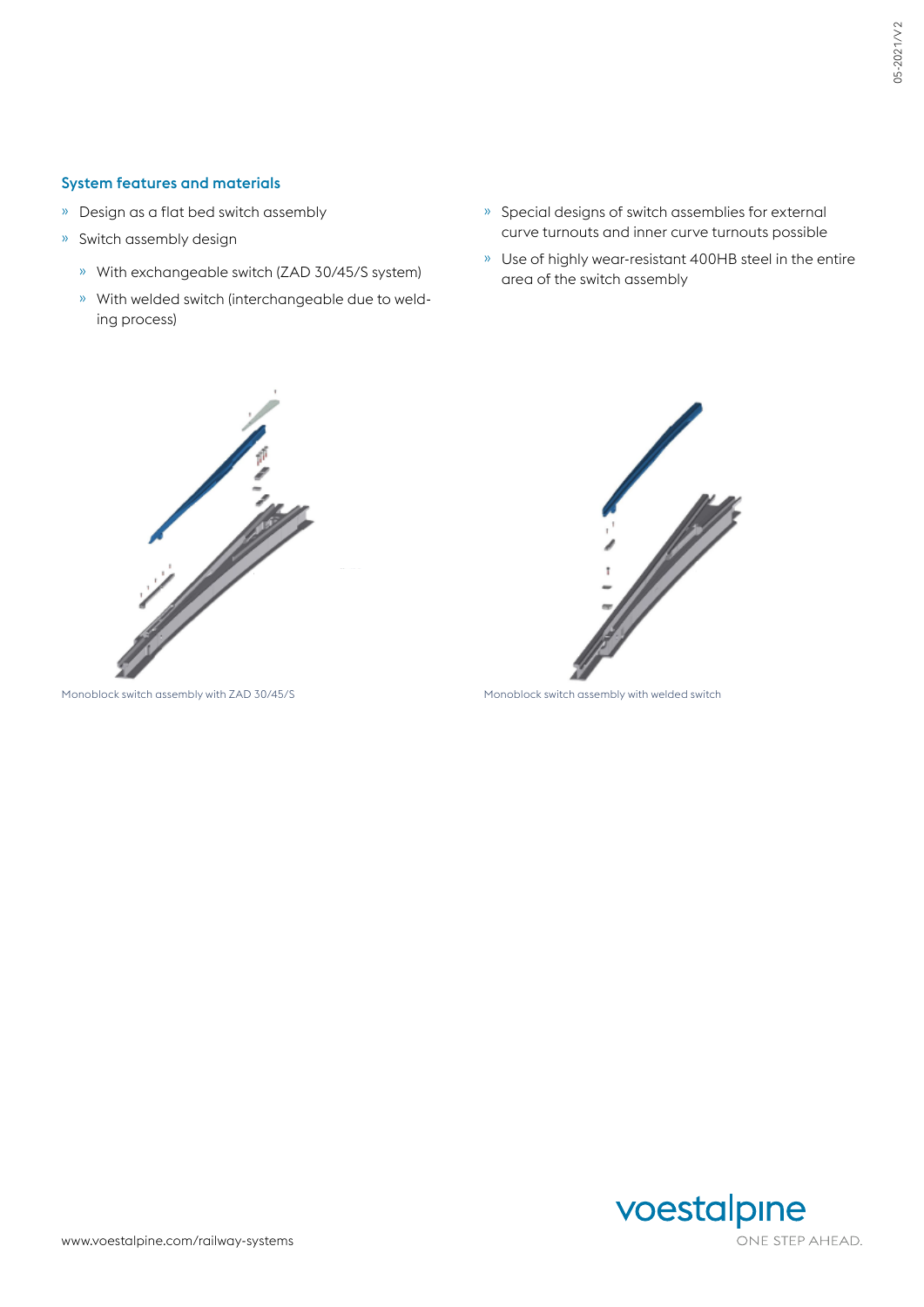

# SWITCH ADAPTER WITH ZAD 30/45/S

# Switch adapter for switch assemblies made of grooved rails

## Description

Switch rails are the most sensitive components in turnouts and are exposed to the strongest loads. To protect them from increased wear, more resistant steels must be used than is required for the other components.

Due to its special design, the switch adapter ZAD 30/45/S developed for this purpose meets all requirements for long lay times, ease of maintenance and high efficiency.



#### System advantages

- » Low-wear overrun area due to a 30°/45° scarf joint or S-joint
- » Force-fit and form-fit, permanent screw connection instead of difficult and uneconomical welding
- » Economical solution due to short assembly times and significantly reduced maintenance
- » Short breaks for repairs in the track (switch replacement)
- » High level of availability